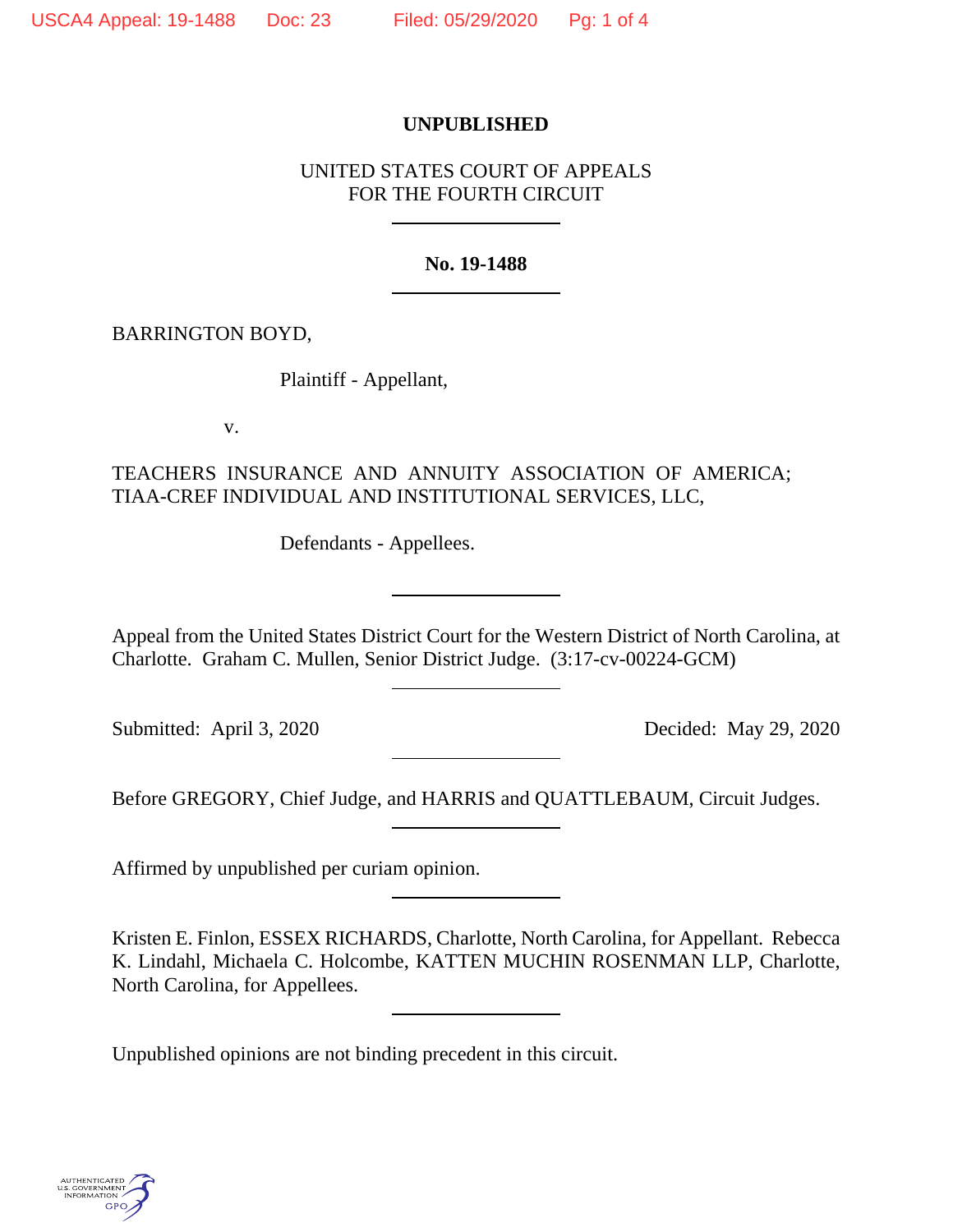#### PER CURIAM:

Barrington Boyd appeals the district court's order denying his partial motion for summary judgment and granting his former employer Teachers Insurance & Annuity Ass'n of America and TIAA-CREF Individual and Institutional Services, LLC ("TIAA")'s motion for summary judgment. On appeal, Boyd's sole claim is that TIAA breached a settlement agreement by including language on the Financial Industry Regulatory Authority, Inc. ("FINRA")'s Form U5 related to his termination that was not bargained for. Finding no error, we affirm.

We "review at least over a left district court's order granting summary judgment." *Jacobs v. N.C. Admin. Office of the Courts*, 780 F.3d 562, 565 n.1 (4th Cir. 2015). "A district court 'shall grant summary judgment if the movant shows that there is no genuine dispute as to any material fact and the movant is entitled to judgment as a matter of law.'" *Id.* (quoting Fed. R. Civ. P. 56(a)). When a "district court's grant of summary judgment disposed of cross-motions for summary judgment, we consider each motion separately on its own merits to determine whether either of the parties deserves judgment as a matter of law." *Defenders of Wildlife v. N.C. Dep't of Transp.*, 762 F.3d 374, 392 (4th Cir. 2014) (internal quotation marks omitted).

To establish a breach of contract claim under North Carolina law, a plaintiff must establish "(1) existence of a valid contract and (2) breach of the terms of the contract." *Wells Fargo Ins. Servs. USA, Inc. v. Link*, 827 S.E.2d 458, 472 (N.C. 2019) (brackets and internal quotation marks omitted). In interpreting the terms of the contract, "[i]f the language is clear and only one reasonable interpretation exists, the courts must enforce the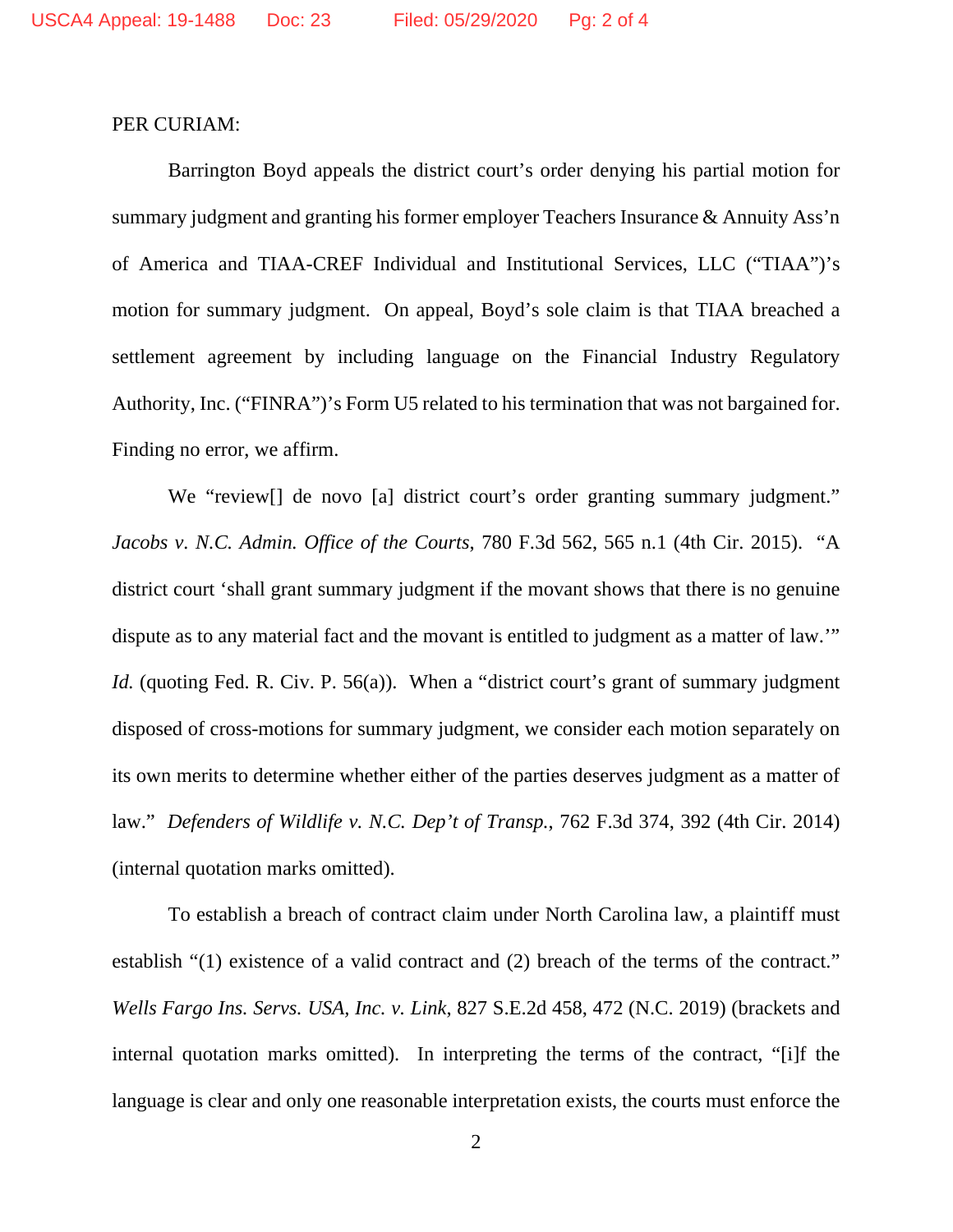contract as written; they may not, under the guise of construing an ambiguous term, rewrite the contract or impose liabilities on the parties not bargained for and found therein." *Hodgin v. Brighton*, 674 S.E.2d 444, 446 (N.C. Ct. App. 2009) (internal quotation marks omitted).

We conclude that the settlement agreement did not prohibit TIAA from including the disputed language on the Form U5. The settlement agreement was clearly directed at amending the termination explanation in the U5. However, FINRA required TIAA to provide an explanation for the amendment. The settlement agreement was silent as to how to explain the amendment. TIAA's explanation provides context to the reason for termination contained in both U5s. As a licensed security professional represented by counsel in drafting the settlement agreement, the district court rightfully concluded that Boyd cannot claim ignorance of the fact that FINRA required an explanation for the amendment to excuse his failure to negotiate language for the amendment. *See Helms v. Schultze*, 588 S.E.2d 524, 527 (N.C. Ct. App. 2003) ("[T]he court's only duty is to determine the legal effect of the language used and to enforce the agreement as written." (internal quotation marks omitted)). Moreover, the mere fact that the agreement was silent as to how TIAA should have explained the amendment does not render the settlement agreement ambiguous.[\\*](#page-2-0) *See Myers v. Myers*, 714 S.E.2d 194, 198 (N.C. Ct. App. 2011)

<span id="page-2-0"></span><sup>\*</sup> In light of our conclusion that TIAA did not breach the settlement agreement, we need not address the parties' arguments as to whether Boyd waived his claim by subsequently negotiating a second amendment to the U5 in December.